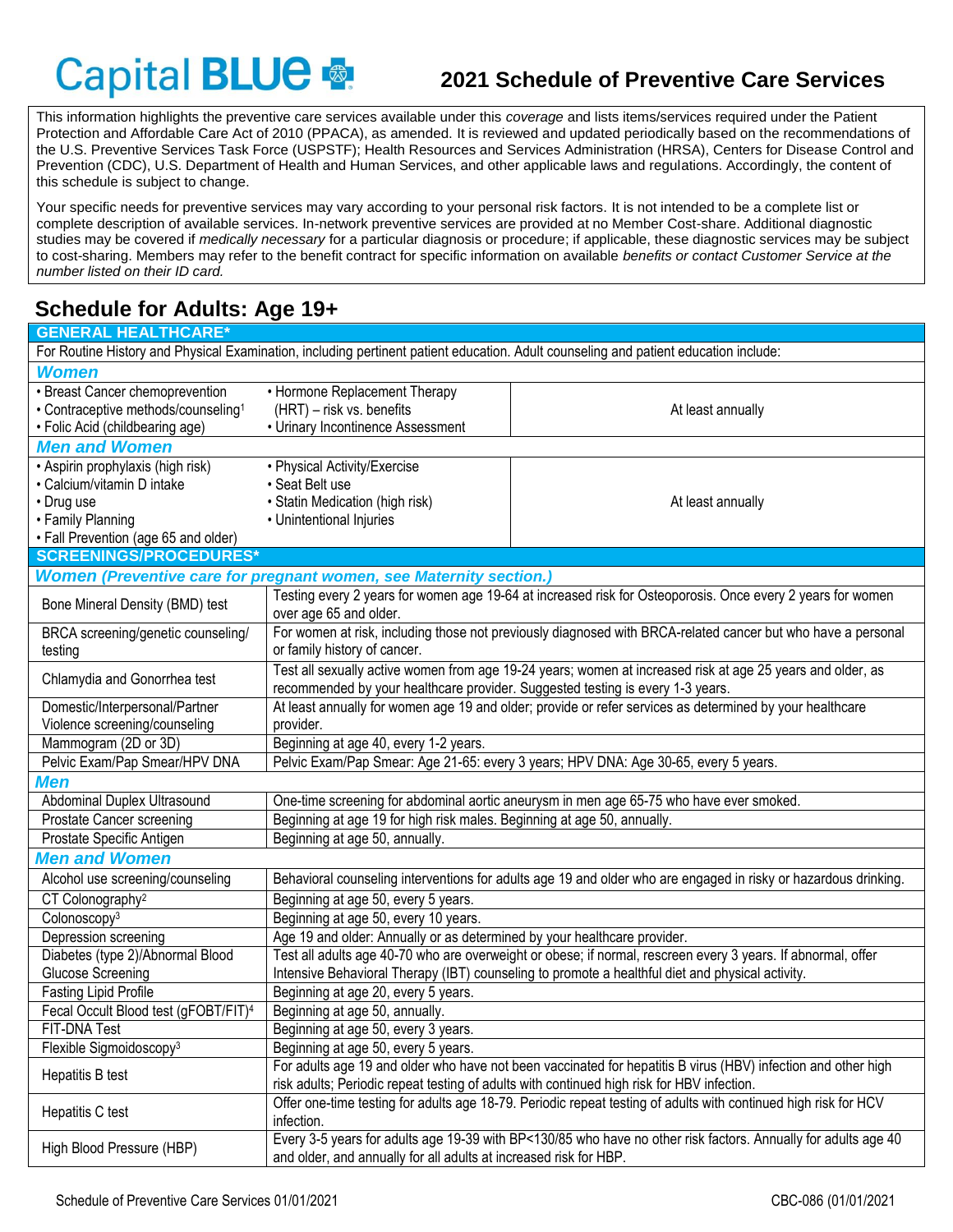| HIV test                                                                | Routine one-time testing of adults age 19-65 at unknown risk for HIV infection. Periodic repeat testing (at least<br>annually) of all high risk adults age 19 and older.                                                                           |
|-------------------------------------------------------------------------|----------------------------------------------------------------------------------------------------------------------------------------------------------------------------------------------------------------------------------------------------|
| Latent Tuberculosis (TB) Infection Test                                 | At least one-time testing of adults age 19 and older at high risk. Periodic repeat testing of adults with<br>continued high risk for TB infection.                                                                                                 |
| Low-dose CT Scan for Lung Cancer                                        | Annual testing until smoke-free for 15 years for high risk adults 55-80 years of age.                                                                                                                                                              |
| Obesity                                                                 | Age 19 and older: Every visit (BMI of 30 or greater: Intensive Multicomponent Behavioral Therapy (IBT)<br>counseling available).                                                                                                                   |
| Obesity/Overweight + Cardiovascular<br>Risk Factor combination          | Age 19 and older for high risk adults: BMI of 25 or greater, Intensive Behavioral Therapy (IBT) counseling<br>available to promote a healthful diet and physical activity.                                                                         |
| STI counseling                                                          | Age 19 and older for high risk adults: Moderate and Intensive Behavioral Therapy (IBT) counseling available.                                                                                                                                       |
| Sun/UV (ultraviolet) Radiation Skin<br>Exposure; Skin Cancer counseling | Counseling to minimize exposure to UV radiation for adults age 19-24 with fair skin.                                                                                                                                                               |
| Syphilis test                                                           | Test all high risk adults age 19 and older; suggested testing is every 1-3 years.                                                                                                                                                                  |
| Tobacco use assessment/counseling<br>and cessation interventions        | Age 19 and older: 2 cessation attempts per year (each attempt includes a maximum of 4 counseling visits<br>of at least 10 minutes per session); FDA-approved tobacco cessation medications <sup>5</sup> ; individualize risk in<br>pregnant women. |
| <b>IMMUNIZATIONS**</b>                                                  |                                                                                                                                                                                                                                                    |
| Haemophilus Influenza type b (Hib)                                      | Age 19 and older: Based on individual risk or healthcare provider recommendation, one or three doses                                                                                                                                               |
| Hepatitis A (HepA)                                                      | Age 19 and older: Based on individual risk or healthcare provider recommendation, two or three doses                                                                                                                                               |
| Hepatitis B (HepB)                                                      | Age 19 and older: Based on individual risk or healthcare provider recommendation, two or three doses                                                                                                                                               |
| Human Papillomavirus (9vHPV)                                            | Age 19-26: Two or three doses, depending on age at series initiation                                                                                                                                                                               |
| Influenza                                                               | Age 19 and older: One dose annually during influenza season                                                                                                                                                                                        |
| Measles/Mumps/Rubella (MMR)                                             | Age 19 and older: Based on indication (born 1957 or later) or healthcare provider recommendation, one or two<br>doses                                                                                                                              |
| Meningococcal (conjugate)<br>(MenACWY)                                  | Age 19 and older: Based on individual risk or healthcare provider recommendation: One or two doses<br>depending on indication, then booster every 5 years if risk remains                                                                          |
| Meningococcal B (MenB)                                                  | Age 19 and older: Based on individual risk or healthcare provider recommendation: Two or three doses<br>depending on indication, then booster every 2-3 years if risk remains                                                                      |
| Pneumococcal (conjugate) (PCV13)                                        | Age 19-64: One dose (high risk; serial administration with PPSV23 may be indicated)                                                                                                                                                                |
| Pneumococcal (polysaccharide) (PPSV23)                                  | Age 19-64: One or two doses<br>Age 65 and older: Based on individual risk or healthcare provider recommendation: One dose at least 5<br>years after PPSV23                                                                                         |
| Tetanus/diphtheria/pertussis (Td or Tdap)                               | Age 19 and older: One dose of Tdap, then Td or Tdap booster every 10 years.                                                                                                                                                                        |
| Varicella (Chickenpox)                                                  | Beginning at age 19; two doses, as necessary based upon past immunization or medical history                                                                                                                                                       |
| Zoster (Shingles)                                                       | Beginning at age 50; two doses, regardless of prior zoster episodes                                                                                                                                                                                |

<sup>1</sup> Coverage is provided without cost-share for all FDA-approved generic contraceptive methods and all FDA-approved contraceptives without a generic equivalent. See the Rx Preventive Coverage List at capbluecross.com for details. Coverage includes clinical services, including patient education and counseling, needed for provision of the contraceptive method. If an individual's provider recommends a particular service or FDA-approved item based on a determination of medical necessity with respect to that individual, the service or item is covered without cost-sharing.

<sup>2</sup>CT Colonography is listed as an alternative to a flexible sigmoidoscopy and colonoscopy, with the same schedule overlap prohibition as found in footnote #3.

<sup>3</sup> Only one endoscopic procedure is covered at a time, without overlap of the recommended schedules.

<sup>4</sup> For guaiac-based testing (gFOBT), six stool samples are obtained (2 samples on each of 3 consecutive stools, while on appropriate diet, collected at home). For immunoassay testing (FIT), specific manufacturer's instructions are followed.

<sup>5</sup> Refer to the most recent Formulary located on the Capital BlueCross web site at capbluecross.com.

## **Schedule for Maternity**

#### **SCREENINGS/PROCEDURES\***

The recommended services listed below are considered preventive care (including prenatal visits) for pregnant women. You may receive the following screenings and procedures at no member cost share:

Syphilis screening

• Rubella Titer

 Preeclampsia screening Rh blood typing

- Anemia screening (CBC)
- Breastfeeding support/counseling/supplies
- Depression screening (prenatal/ postpartum )
- Gestational Diabetes screening (prenatal/postpartum)
	- Hepatitis B screening at the first prenatal visit
- HIV screening

 Tobacco Use Assessment, Counseling and Cessation Interventions Asymptomatic Urine Bacteria Screening

Rh antibody testing for Rh-negative women

- Low-dose aspirin after 12 weeks of gestation for preeclampsia in high risk women
- 
- Other preventive services may be available as determined by your healthcare provider

Services that need to be performed more frequently than stated due to specific health needs of the member and that would be considered medically necessary may be eligible for coverage when submitted with the appropriate diagnosis and procedure(s) and are covered under the core medical benefit. If a clinician determines that a patient requires more than one well-woman visit annually to obtain all necessary recommended preventive services, the additional visits will be provided without cost-sharing. Occupational, school and other "administrative" exams are not covered. \*\* Refer to the guidelines set forth by the Centers for Disease Control and Prevention (CDC) for additional immunization information.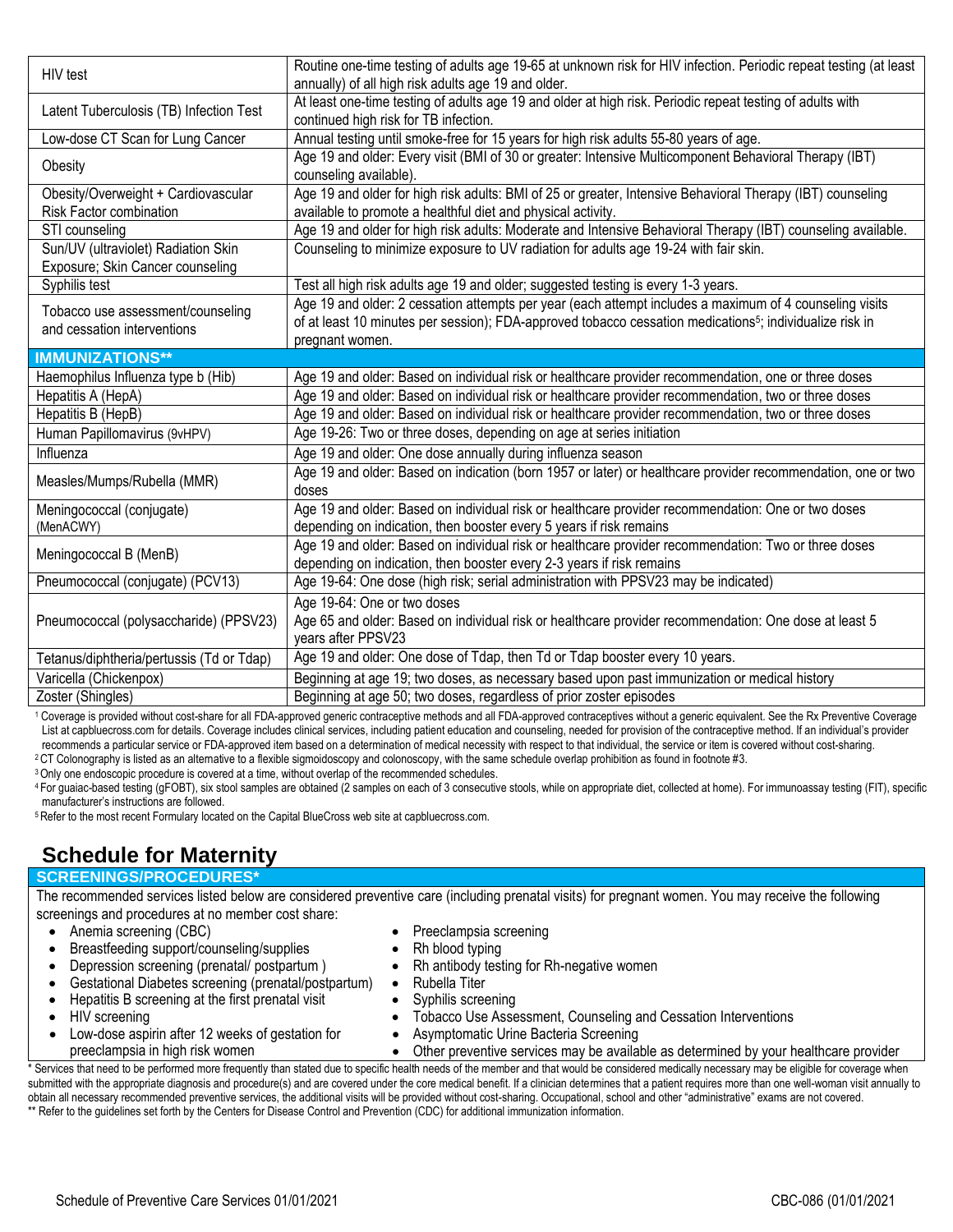#### **Schedule for Children: Birth through the end of the month Child turns 19**

#### **GENERAL HEALTHCARE**

Routine History and Physical Examination – Recommended Initial/Interval of Service:

*Newborn, 3-5 days, by 1 month, 2 months, 4 months, 6 months, 9 months, 12 months, 15 months, 18 months, 24 months, and 30 months; and 3 years to 19 years annually.*

Exams may include:

- $\bullet$  Blood pressure (risk assessment up to 2 $\frac{1}{2}$  years)
- Body mass index (BMI; beginning at 2 years of age)
- Developmental milestones surveillance (except at time of developmental screening)
- Head circumference (through 24 months)
- Height/length and weight
- Newborn evaluation (including gonorrhea prophylactic topical eye medication)
- Weight for length (through 18 months)
- Anticipatory guidance for age-appropriate issues including:
	- Growth and development, breastfeeding/nutrition/support/counseling/supplies, obesity prevention, physical activity and psychosocial/behavioral health
	- Safety, unintentional injuries, firearms, poisoning, media access
	- Contraceptive methods/counseling (females)
	- Tobacco products, use/education
	- Oral health risk assessment/dental care/fluoride supplementation (> 6 months)<sup>1</sup>
	- Fluoride varnish painting of primary teeth (to age 5 years)
	- Folic Acid (childbearing age)

|                                                                      | Newborn                                                                                                                                                   | months<br>$9 - 12$                                                                                                   | year | years | 3 years | 4 years | <b>years</b> | 6 years | 7 years | 8 years | <b>years</b>                                                                                                                                                          | 10 years | 11 years | years<br>$\overline{a}$ | 13 years | 14 years | 15 years | 16 years                               | years | 18 years | 19 years |
|----------------------------------------------------------------------|-----------------------------------------------------------------------------------------------------------------------------------------------------------|----------------------------------------------------------------------------------------------------------------------|------|-------|---------|---------|--------------|---------|---------|---------|-----------------------------------------------------------------------------------------------------------------------------------------------------------------------|----------|----------|-------------------------|----------|----------|----------|----------------------------------------|-------|----------|----------|
| <b>SCREENINGS/PROCEDURES*</b>                                        |                                                                                                                                                           |                                                                                                                      |      |       |         |         |              |         |         |         |                                                                                                                                                                       |          |          |                         |          |          |          |                                        |       |          |          |
| Alcohol, tobacco and drug use<br>assessment (CRAFFT)                 |                                                                                                                                                           |                                                                                                                      |      |       |         |         |              |         |         |         |                                                                                                                                                                       |          |          |                         |          |          |          |                                        |       |          |          |
| Alcohol use screening/counseling                                     |                                                                                                                                                           |                                                                                                                      |      |       |         |         |              |         |         |         |                                                                                                                                                                       |          |          |                         |          |          |          |                                        |       |          |          |
| Anemia screening                                                     |                                                                                                                                                           |                                                                                                                      | ✔    |       |         |         |              |         |         |         | Assess risk at all other well child visits                                                                                                                            |          |          |                         |          |          |          |                                        |       |          |          |
| Autism spectrum disorder screening                                   |                                                                                                                                                           | At 18 months                                                                                                         |      | ✓     |         |         |              |         |         |         |                                                                                                                                                                       |          |          |                         |          |          |          |                                        |       |          |          |
| Chlamydia test                                                       |                                                                                                                                                           |                                                                                                                      |      |       |         |         |              |         |         |         | For sexually active females: suggested testing interval is 1-3 years.                                                                                                 |          |          |                         |          |          |          |                                        |       |          |          |
| Depression screening (PHQ-2)                                         |                                                                                                                                                           |                                                                                                                      |      |       |         |         |              |         |         |         |                                                                                                                                                                       |          |          |                         |          |          |          |                                        |       |          |          |
| Developmental screening                                              |                                                                                                                                                           | At 9 months, 18 months and 21/2 years<br>✔                                                                           |      |       |         |         |              |         |         |         |                                                                                                                                                                       |          |          |                         |          |          |          |                                        |       |          |          |
| Domestic/Interpersonal/Intimate<br>Partner Violence                  | At least annually for adolescents of childbearing age, 11 years of age and older; provide or refer services as<br>determined by your healthcare provider. |                                                                                                                      |      |       |         |         |              |         |         |         |                                                                                                                                                                       |          |          |                         |          |          |          |                                        |       |          |          |
| Gonorrhea test                                                       |                                                                                                                                                           |                                                                                                                      |      |       |         |         |              |         |         |         | For sexually active females: suggested testing interval is 1-3 years.                                                                                                 |          |          |                         |          |          |          |                                        |       |          |          |
| Hearing screening/risk assessment                                    |                                                                                                                                                           |                                                                                                                      |      |       |         |         |              |         |         |         | Between 3-5 days through 3 years; repeat at 7 and 9                                                                                                                   |          |          |                         |          |          |          |                                        |       |          |          |
| Hearing test (objective method)                                      | ✔                                                                                                                                                         |                                                                                                                      |      |       |         | ✔       |              |         |         |         |                                                                                                                                                                       |          |          |                         |          |          |          | Once between ages 11-14, 15-17 and 18+ |       |          |          |
| Hepatitis B test                                                     |                                                                                                                                                           | Beginning at 11 years (children who have not been vaccinated for hepatitis B virus (HBV) infection/other high risk); |      |       |         |         |              |         |         |         | Periodic repeat testing of children with continued high risk for HBV infection.                                                                                       |          |          |                         |          |          |          |                                        |       |          |          |
| High blood pressure (HBP)                                            |                                                                                                                                                           |                                                                                                                      |      |       | ✔       |         |              |         |         |         | Beginning at 3 years or younger for at risk: at every well-child visit. Confirm HBP outside<br>office by Ambulatory Blood Pressure Monitoring (ABPM) before treating. |          |          |                         |          |          |          |                                        |       |          |          |
| HIV screening/risk assessment                                        |                                                                                                                                                           |                                                                                                                      |      |       |         |         |              |         |         |         | Annually beginning at 11 years                                                                                                                                        |          |          |                         |          |          |          |                                        |       |          |          |
| HIV test                                                             |                                                                                                                                                           | Routine one-time testing between 15-18 years old. If indicated by high risk assessment testing may begin earlier.    |      |       |         |         |              |         |         |         | Periodic repeat testing (at least annually) of all high risk children.                                                                                                |          |          |                         |          |          |          |                                        |       |          |          |
| Lead screening test/risk assessment                                  |                                                                                                                                                           |                                                                                                                      |      |       |         |         |              |         |         |         | Screening Test: 12 to 24 months (at risk) <sup>2</sup> ; Risk Assessment at 6, 9, 12, 18, 24 months and 3-6 years.                                                    |          |          |                         |          |          |          |                                        |       |          |          |
| Lipid screening/risk assessment                                      |                                                                                                                                                           |                                                                                                                      |      | ✔     |         |         |              |         |         | ✔       |                                                                                                                                                                       |          |          |                         |          |          |          |                                        |       |          |          |
| Lipid test                                                           |                                                                                                                                                           |                                                                                                                      |      |       |         |         |              |         |         |         | Once between 9-11 years (younger if risk is assessed as high) and once between 17-19 years.                                                                           |          |          |                         |          |          |          |                                        |       |          |          |
| Maternal depression screening                                        |                                                                                                                                                           |                                                                                                                      |      |       |         |         |              |         |         |         | By 1 month, 2 month, 4 month and 6 months                                                                                                                             |          |          |                         |          |          |          |                                        |       |          |          |
| Newborn bilirubin screening                                          | ✔                                                                                                                                                         |                                                                                                                      |      |       |         |         |              |         |         |         |                                                                                                                                                                       |          |          |                         |          |          |          |                                        |       |          |          |
| Newborn blood screen (as mandated<br>by the PA Department of Health) | ✔                                                                                                                                                         |                                                                                                                      |      |       |         |         |              |         |         |         |                                                                                                                                                                       |          |          |                         |          |          |          |                                        |       |          |          |
| Newborn critical congenital heart<br>defect screening                | ✔                                                                                                                                                         |                                                                                                                      |      |       |         |         |              |         |         |         |                                                                                                                                                                       |          |          |                         |          |          |          |                                        |       |          |          |